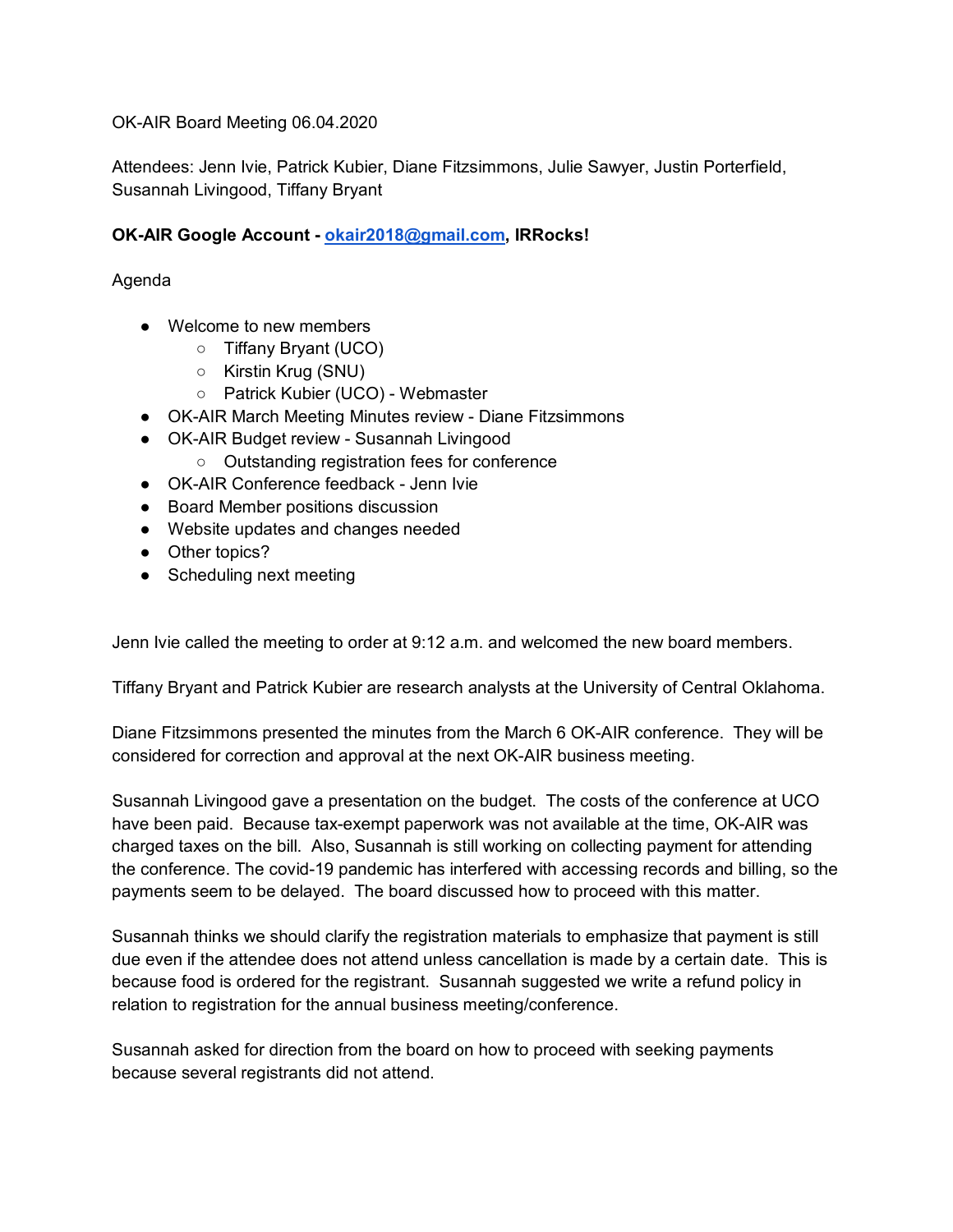Such a policy might include (1) requiring attendees to cancel registration by a certain date in order to receive a refund and (2) allowing a registrant who does not attend to appeal the policy if an emergency arises that prevents attending.

The board also discussed changing the registration policy to require payment in advance.

Elements suggested for consideration for the policy:

- Date by which the registration must be cancelled with a full refund.
- Date by which the registration must be cancelled with a prorated refund.
- Permanent placement of the policy on the website in order to provide transparency.
- Date after which no registration is allowed.
- Policy may need to be changed each year to accommodate vendors, host site, etc.
- Language to be incorporated in the registration form that states approximately "I understand that registration for the conference requires me to pay the attendance fee." Susannah volunteered to draft the statement.

The board discussed how a payment policy may be difficult to enforce without a policy clearly posted. Also, Jenn said that previous board members have stated non-payment has been a problem in the past.

Susannah also said she would check to see if another online payment method would be better than Square, the current one used, in order to encourage online payment.

Julie recommended increasing the registration fee rather than say an additional fee would be charged for a credit-card fee because that would discourage online payments by credit card.

The board also discussed the tradition of not charging presenters prior to a couple of years ago. The presenters have been charged a partial fee for the last couple of years. Most board members favored continuing to charge the partial fee.

Julie also suggested limiting the number of presenters but allowing as many authors as desired.

The partial fee for presenters would be allowed only for the actual presenters, not the authors.

Higher education budget concerns may impact travel funding. Julie pointed out that presenters may not be able to get travel funding unless listed as a presenter.

Therefore, the board agreed that the number of presenters would not be limited but that the discount registration fee would be given only to the first two presenters listed in the application.

Susannah will continue to seek payment for those who attended the conference but have not paid. She also said that some payments may be at her institution (the University of Oklahoma) because of access disruption due to the covid-19 pandemic.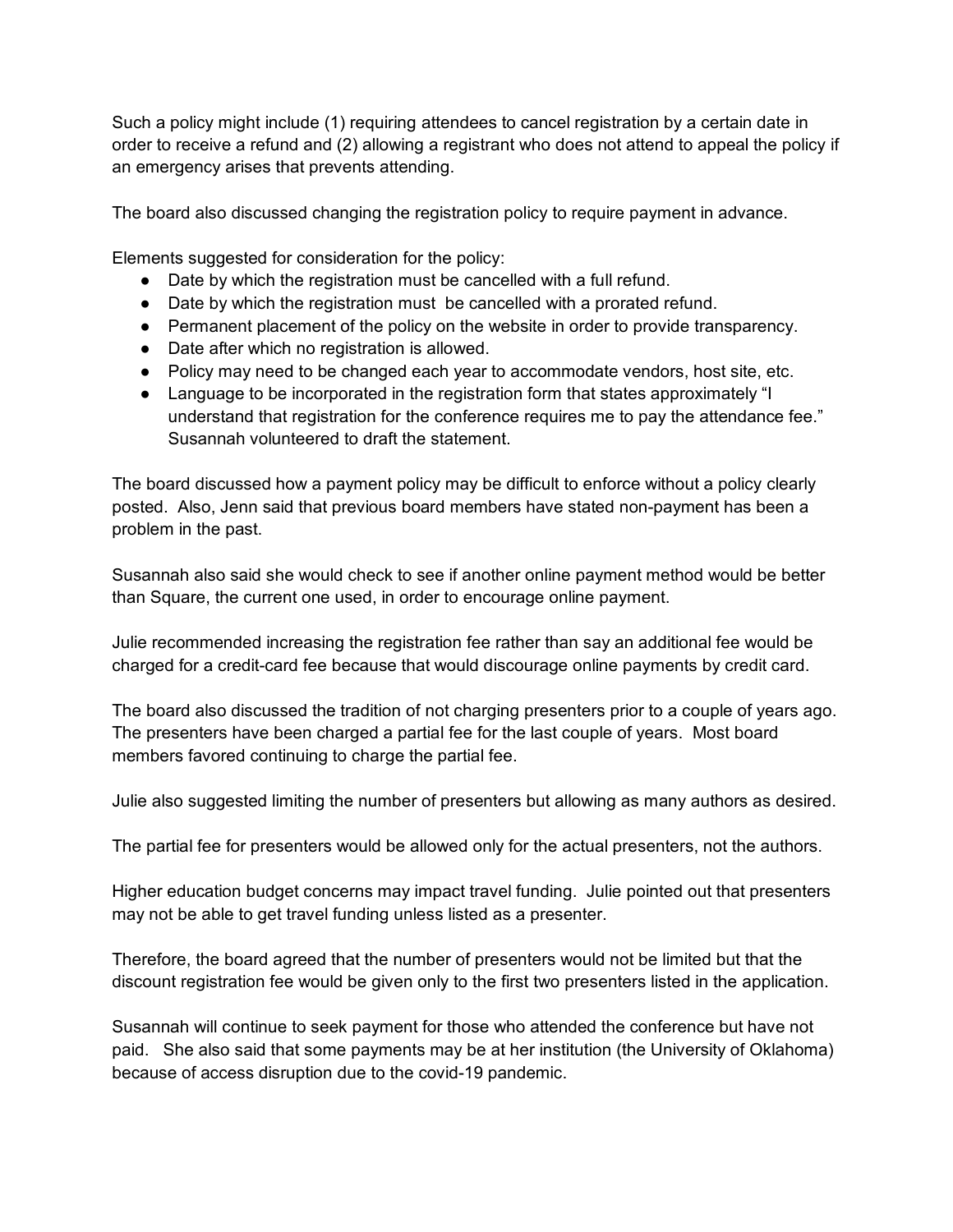Susannah asked for direction on whether to continue to seek payment from those who registered but did not attend.

Diane moved to not seek payment from those who registered but did not attend. Julie seconded the motion.

Susannah asked what to do about attendees who cannot pay because their institutions will not pay. She said she is trying to anticipate different questions she may be asked about payment.

Julie offered to pay for the first two who inquired about such. Diane noted that she paid for her registration personally, so that option is also available. Susannah said that, in this hypothetical situation, the attendees had registered with the expectation that their institution would pay for the fee.

Jenn suggested a possible compromise would be to ask such persons to pay \$25 instead because that will cover the cost of the food.

The vote was unanimous in favor of the motion.

Consideration of the refund policy will be placed on the agenda after the policy is drafted.

Jenn said results from the conference evaluations are pending. The greatest complaint after the previous conference was the lack of hot, caffeinated beverages in the afternoon. That was corrected for the most recent conference.

Jenn is moving to a full-time faculty member and asked for input as to whether a new OK-AIR board president should be selected. The board discussed that board members have worked to widen the scope of OK-AIR members and that a president from another professional area would encourage that widened scope.

The board also discussed creating a conference organizer but noted that all members are busy at work and may not be able to take on that extra duty. However, some of the changes discussed may require changes to the by-laws. Jenn offered to provide a review of the by-laws to ensure all current policies are being followed and in order to consider possible changes.

Susannah also suggested creating a membership coordinator position and a president-elect position. Julie said she is a member of professional groups that have a president-elect position that also serves as program chair.

Jenn said such a position could be a three-year term, serving in this order: presidentelect/program chair, president, and past president. Susannah noted that last position could provide support and historical context for the new president.